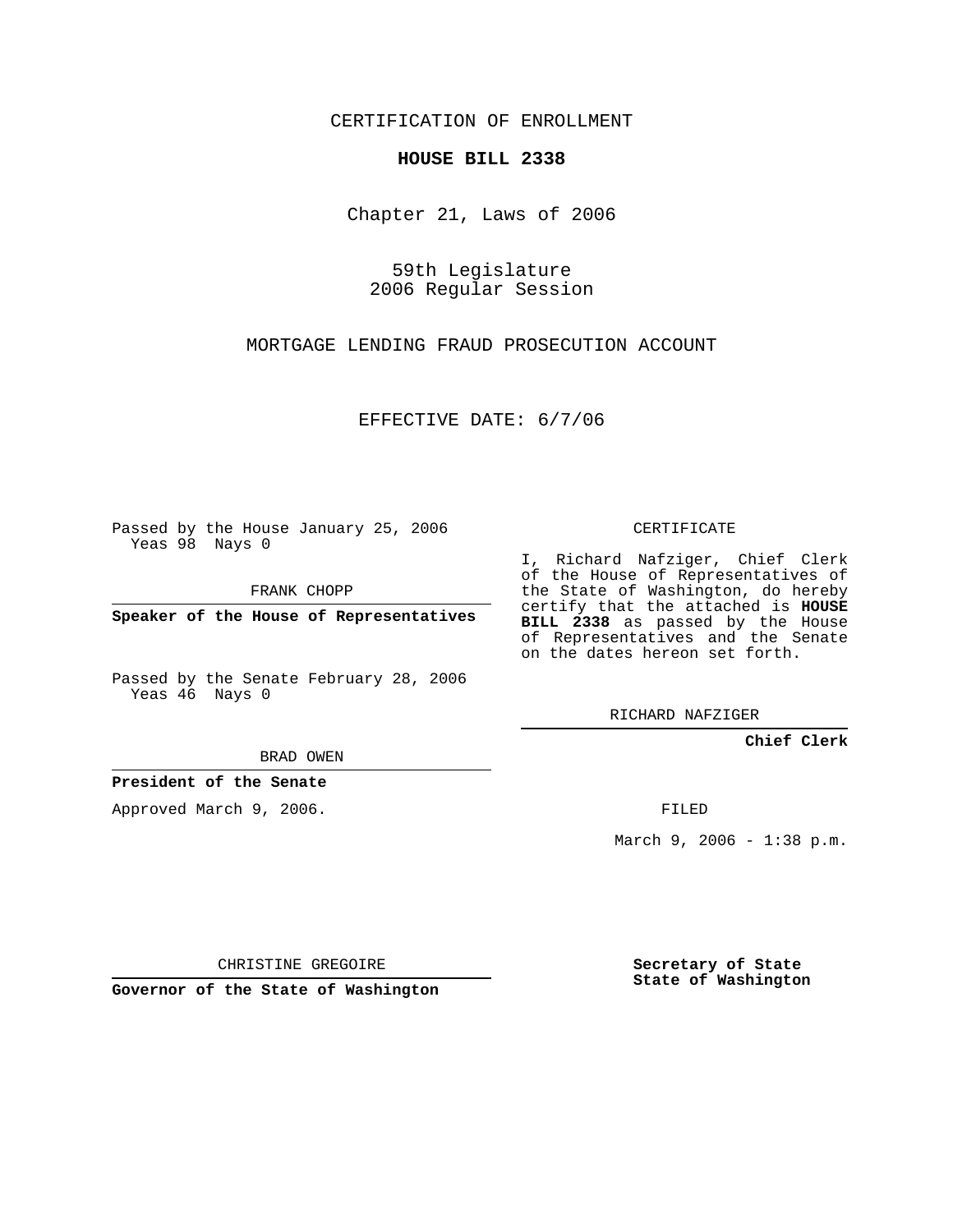## **HOUSE BILL 2338** \_\_\_\_\_\_\_\_\_\_\_\_\_\_\_\_\_\_\_\_\_\_\_\_\_\_\_\_\_\_\_\_\_\_\_\_\_\_\_\_\_\_\_\_\_

\_\_\_\_\_\_\_\_\_\_\_\_\_\_\_\_\_\_\_\_\_\_\_\_\_\_\_\_\_\_\_\_\_\_\_\_\_\_\_\_\_\_\_\_\_

Passed Legislature - 2006 Regular Session

## **State of Washington 59th Legislature 2006 Regular Session**

**By** Representatives Kirby, Roach, Chase, Dickerson, Ericks, Simpson, Upthegrove and Schual-Berke; by request of Department of Financial Institutions

Prefiled 12/20/2005. Read first time 01/09/2006. Referred to Committee on Financial Institutions & Insurance.

 AN ACT Relating to the extension of the mortgage lending fraud prosecution account; amending RCW 36.22.181, 43.320.140, and 43.320.1401; and providing expiration dates.

BE IT ENACTED BY THE LEGISLATURE OF THE STATE OF WASHINGTON:

 **Sec. 1.** RCW 36.22.181 and 2003 c 289 s 1 are each amended to read as follows:

 (1) Except as provided in subsection (2) of this section, a surcharge of one dollar shall be charged by the county auditor at the time of recording of each deed of trust, which will be in addition to any other charge authorized by law. The auditor may retain up to five percent of the funds collected to administer collection. The remaining funds shall be transmitted monthly to the state treasurer who will deposit the funds into the mortgage lending fraud prosecution account created in RCW 43.320.140. The department of financial institutions is responsible for the distribution of the funds in the account and shall, in consultation with the attorney general and local prosecutors, develop rules for the use of these funds to pursue criminal prosecution of fraudulent activities within the mortgage lending process.